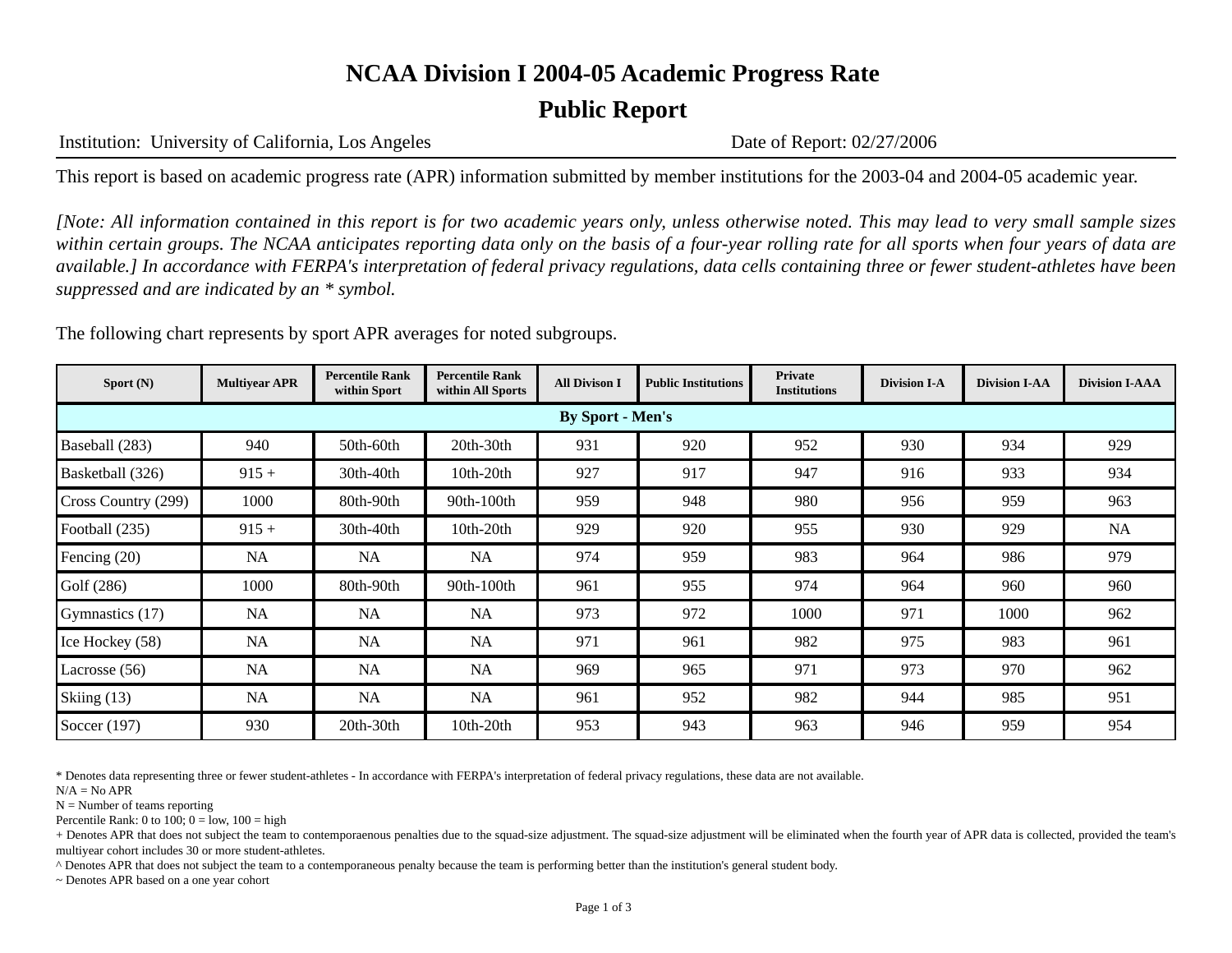# **NCAA Division I 2004-05 Academic Progress Rate**

# **Public Report**

Institution: University of California, Los Angeles Date of Report: 02/27/2006

| Sport (N)                 | <b>Multiyear APR</b> | <b>Percentile Rank</b><br>within Sport | <b>Percentile Rank</b><br>within All Sports | <b>All Divison I</b> | <b>Public Institutions</b> | <b>Private</b><br><b>Institutions</b> | <b>Division I-A</b> | <b>Division I-AA</b> | <b>Division I-AAA</b> |  |
|---------------------------|----------------------|----------------------------------------|---------------------------------------------|----------------------|----------------------------|---------------------------------------|---------------------|----------------------|-----------------------|--|
| Swimming (140)            | NA                   | NA                                     | <b>NA</b>                                   | 966                  | 961                        | 975                                   | 966                 | 970                  | 963                   |  |
| Tennis $(264)$            | 1000                 | 80th-90th                              | 90th-100th                                  | 960                  | 954                        | 969                                   | 961                 | 957                  | 963                   |  |
| Track, Indoor (243)       | 975                  | 70th-80th                              | 50th-60th                                   | 950                  | 941                        | 971                                   | 946                 | 954                  | 949                   |  |
| Track, Outdoor (260)      | 962                  | 50th-60th                              | 40th-50th                                   | 950                  | 940                        | 972                                   | 946                 | 953                  | 951                   |  |
| Volleyball (22)           | 950                  | 30th-40th                              | 30th-40th                                   | 964                  | 960                        | 968                                   | 959                 | 974                  | 968                   |  |
| Water Polo (19)           | 991                  | 70th-80th                              | 80th-90th                                   | 974                  | 974                        | 973                                   | 973                 | 977                  | 972                   |  |
| Wrestling (85)            | <b>NA</b>            | <b>NA</b>                              | <b>NA</b>                                   | 935                  | 929                        | 952                                   | 940                 | 935                  | 926                   |  |
| <b>By Sport - Women's</b> |                      |                                        |                                             |                      |                            |                                       |                     |                      |                       |  |
| Basketball (324)          | 932                  | 10th-20th                              | 20th-30th                                   | 958                  | 953                        | 969                                   | 956                 | 960                  | 961                   |  |
| Bowling (29)              | <b>NA</b>            | <b>NA</b>                              | <b>NA</b>                                   | 932                  | 925                        | 952                                   | 917                 | 932                  | 948                   |  |
| Cross Country (322)       | 982                  | 50th-60th                              | 60th-70th                                   | 971                  | 966                        | 980                                   | 971                 | 972                  | 969                   |  |
| Fencing $(25)$            | NA                   | <b>NA</b>                              | <b>NA</b>                                   | 975                  | 948                        | 990                                   | 972                 | 989                  | 954                   |  |
| Field Hockey (77)         | <b>NA</b>            | <b>NA</b>                              | <b>NA</b>                                   | 983                  | 980                        | 986                                   | 979                 | 986                  | 983                   |  |
| Golf $(228)$              | 987                  | 60th-70th                              | 70th-80th                                   | 971                  | 968                        | 977                                   | 980                 | 964                  | 965                   |  |
| Gymnastics (64)           | $919 +$              | $1st-10th$                             | 10th-20th                                   | 981                  | 979                        | 987                                   | 980                 | 988                  | 969                   |  |
| Ice Hockey (29)           | <b>NA</b>            | <b>NA</b>                              | <b>NA</b>                                   | 977                  | 972                        | 981                                   | 985                 | 982                  | 973                   |  |
| Lacrosse (80)             | <b>NA</b>            | NA                                     | <b>NA</b>                                   | 982                  | 978                        | 984                                   | 986                 | 983                  | 976                   |  |
| Rowing $(83)$             | 979                  | 30th-40th                              | 60th-70th                                   | 981                  | 975                        | 987                                   | 975                 | 986                  | 987                   |  |
| Skiing (15)               | NA                   | NA                                     | <b>NA</b>                                   | 960                  | 946                        | 990                                   | 940                 | 976                  | 971                   |  |

\* Denotes data representing three or fewer student-athletes - In accordance with FERPA's interpretation of federal privacy regulations, these data are not available.

 $N/A = No$  APR

 $N =$  Number of teams reporting

Percentile Rank: 0 to 100;  $0 =$  low,  $100 =$  high

+ Denotes APR that does not subject the team to contemporaenous penalties due to the squad-size adjustment. The squad-size adjustment will be eliminated when the fourth year of APR data is collected, provided the team's multiyear cohort includes 30 or more student-athletes.

^ Denotes APR that does not subject the team to a contemporaneous penalty because the team is performing better than the institution's general student body.

~ Denotes APR based on a one year cohort